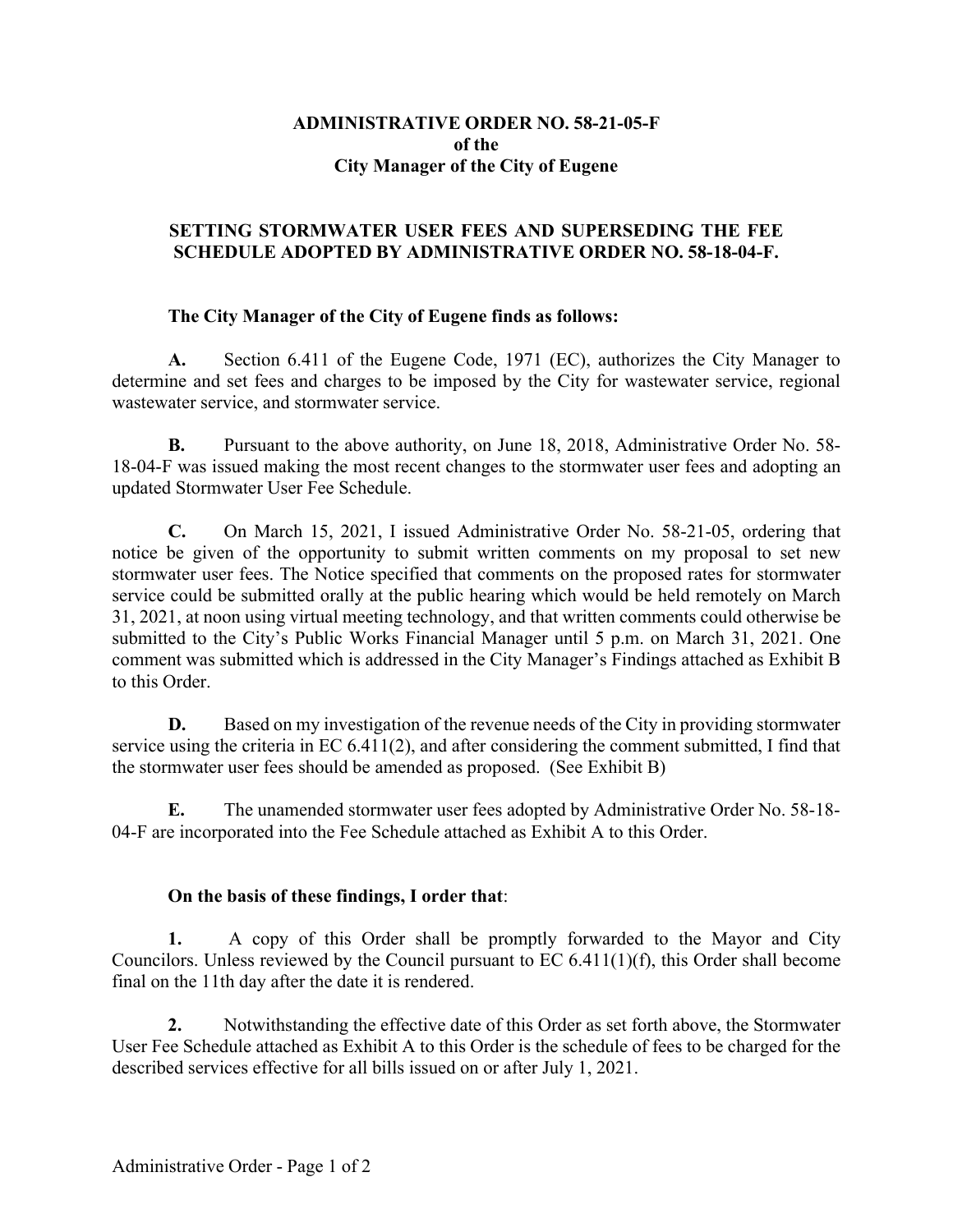**3.** The Fee Schedule attached to Administrative Order No. 58-18-04-F is superseded by the Stormwater User Fee Schedule attached as Exhibit A to this Order effective for all bills issued on or after July 1, 2021.

**Dated this 17th day of May, 2021.** 

Matthews (May 13, 2021 12:48 PDT)

Sundy

**Sarah Medary City Manager** 

**Unless reviewed by Council pursuant to EC 6.411(1)(f), this Order becomes final on May 28, 2021.**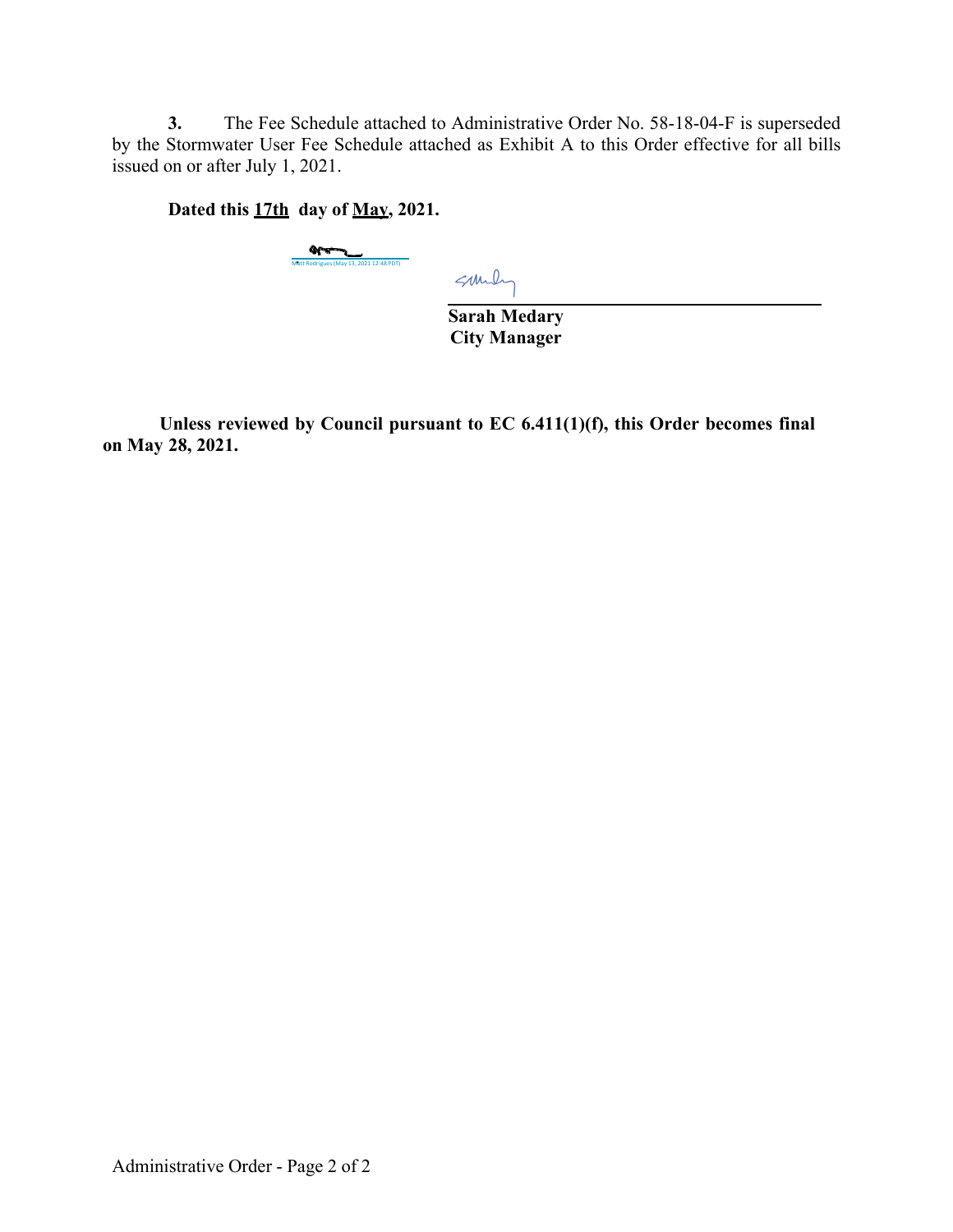### **STORMWATER USER FEE SCHEDULE**

(Effective for all bills issued on or after July 1, 2021)

Stormwater User fees are the sum of charges for impervious surface, street-related run-off and an administrative fee. The three categories of "residential" fees all refer to single-family dwellings, and are described as follows:

- 1. Small Residential Customer. Building footprint is equal to or less than 1,000 square feet.
- 2. Medium Residential Customer. Building footprint is greater than 1,000 square feet and less than 3,000 square feet.
- 3. Large Residential Customer. Building footprint is 3,000 square feet or greater.

All users other than single family homes and duplexes are included as Commercial/Industrial.

The fee for a duplex is calculated as follows: The administrative portion of the fee is based on a single residential account; the street-related portion of the fee is twice the amount for a single family dwelling; and the charge for impervious surface is the same as for a single-family dwelling if the duplex has a vertical configuration and twice that rate if the duplex has a horizontal configuration.

|                               | Small<br>Residential | Medium<br>Residential | Large Residential   | Commercial/Industrial |  |  |
|-------------------------------|----------------------|-----------------------|---------------------|-----------------------|--|--|
| Impervious Surface:           | \$7.85               | \$12.64               | \$4.36 per 1,000 sf | \$4.36 per $1,000$ sf |  |  |
|                               |                      |                       |                     |                       |  |  |
| Street-Related:               | \$2.17               | \$2.17                | \$2.17              | \$1.55 per $1,000$ sf |  |  |
| Administrative:               | \$0.64               | \$0.64                | \$2.03              | \$2.03                |  |  |
| Total Monthly Fee:            | \$10.66              | \$15.45               | Varies              | Varies                |  |  |
| <b>Application Fees:</b>      |                      |                       | Fees                |                       |  |  |
| Reduction of Impervious Area: |                      |                       |                     |                       |  |  |
|                               |                      | \$50.00               |                     |                       |  |  |
|                               |                      |                       |                     |                       |  |  |

The term "per 1,000 sf" refers to square foot of impervious surface area.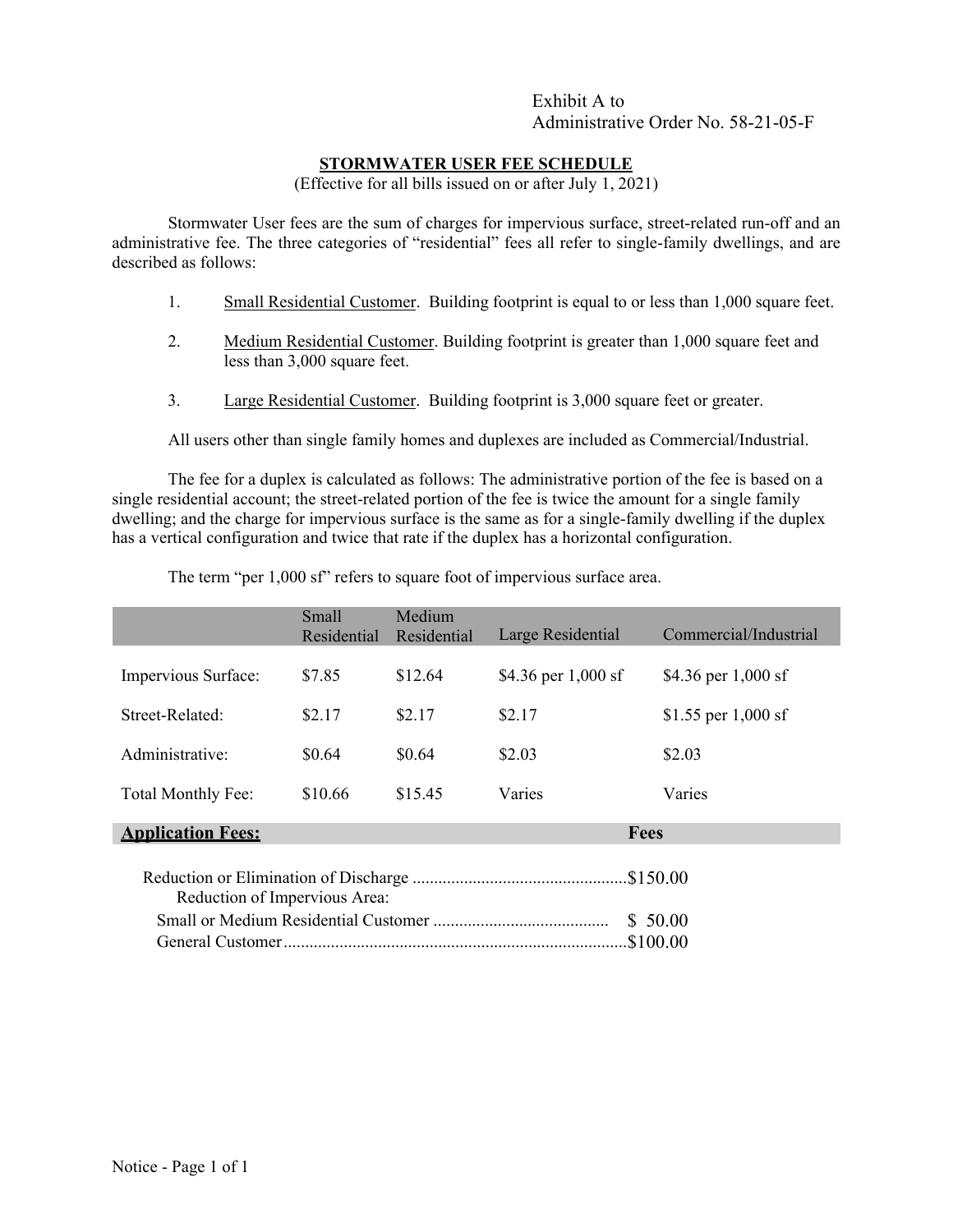### **CITY MANAGER'S FINDINGS**

Investigation of Stormwater Service Revenue Needs Pursuant to EC 6.411(2) and Response to the Public Comment Regarding 2021 Stormwater User Fee Amendments

Stormwater fees support a system of City services, permits, and pollution prevention that keeps local waterways and aquifers clean now and for future generations. An investigation was conducted to determine stormwater revenue needs through FY22. The investigation included the following factors, as outlined in Eugene Code 6.411.

The City of Eugene held the user fees flat in FY21 due to the impacts of COVID‐19. Staff utilized fund savings to offset an original proposed increase. There are not enough savings to hold the user fees flat for another year. The City of Eugene is proposing to increase the stormwater user fee by 3%, effective July 1, 2021. To offset losses, staff reduced expenditures by an estimated \$1.75M over the last two fiscal years. This resulted in a growing backlog of maintenance, especially amongst the green infrastructure within the City's stormwater system. Programs that saw inflationary increases temporarily reduced service levels to keep their programs balanced as the City reviewed its programs to prepare for the new DEQ permit.

There are many components to the stormwater program. When it rains, water hits your roof or lawn and picks up oil from cars, sediment, bacteria, grease, and other chemicals associated with urban life. Instead of going into the ground, Mother Nature's natural filter, those contaminants are carried through City storm pipes and go directly into the Amazon Creek or Willamette River. A large portion of the stormwater system is underground. Improved streets (those with sidewalks and curbs) have a system of pipes and culverts that direct rain from impervious surfaces to the nearest waterway. These pipes and culverts also catch leaves, sediment and litter, so they must be cleaned regularly. Street sweeping, leaf pick up and vactor cleaning (a large vacuum truck) and building and maintaining rain gardens are just a few of the stormwater operations that the city provides to maintain this system. A functioning stormwater system also reduces the risk of flooding.

Additionally, there is a growing inventory of green infrastructure such as rain gardens and swales that are required for new development. The maintenance and upkeep for these public facilities is the responsibility of the City's parks and open space staff. These additional maintenance requirements will burden an already constrained budget. Parks and Open Space staff currently maintain over 420 public vegetated stormwater facilities such as rain gardens and swales with nearly 20% rated in poor condition. With current resources, 70% of the system needs are being met. Facilities are estimated to increase another 44% over the next two years. Although the proposed fee increase will not address the growth in green infrastructure, it will stabilize City programs and keep current green infrastructure treating the polluted stormwater.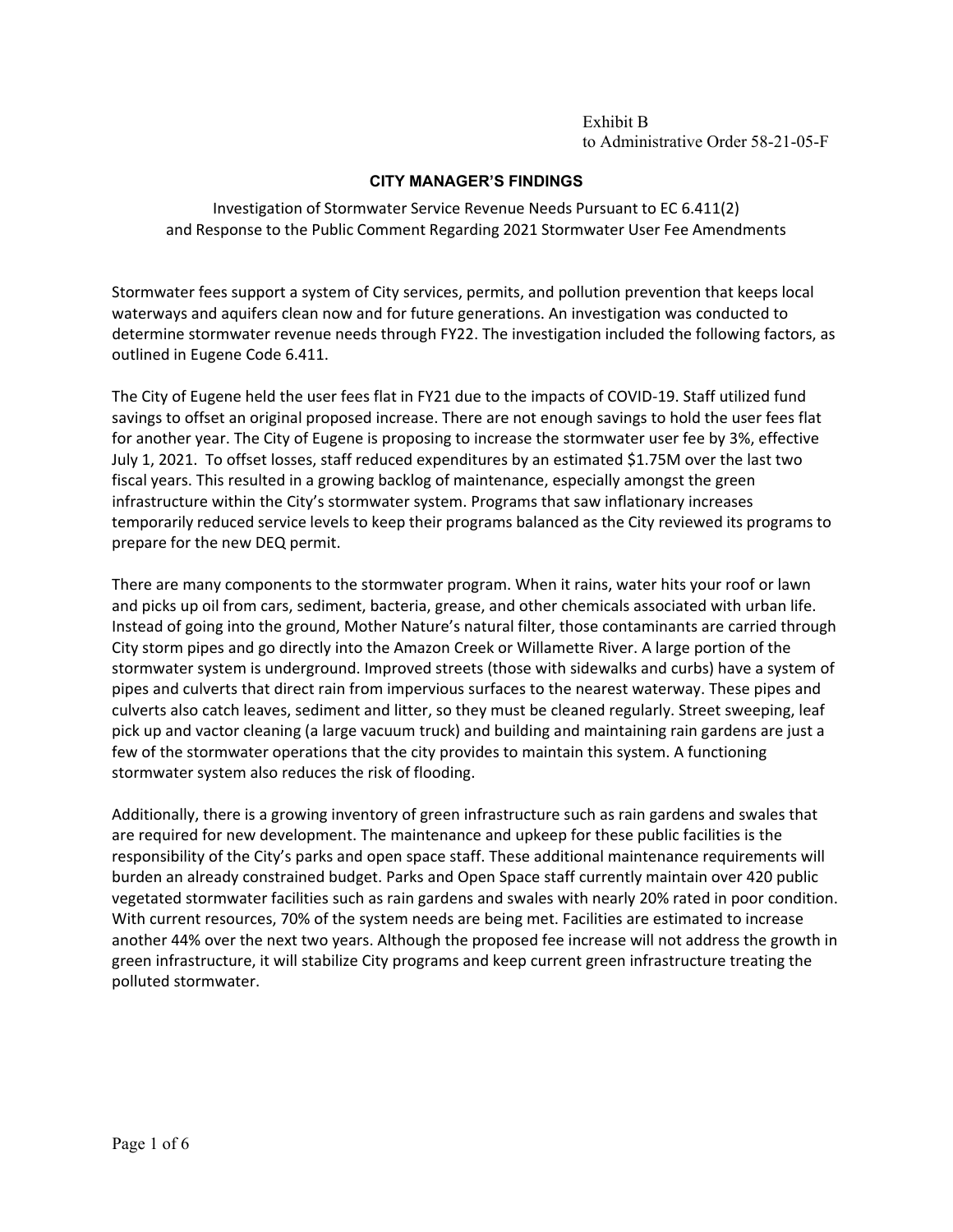| Exhibit B                          |
|------------------------------------|
| to Administrative Order 58-21-05-F |

| What has been charged in the past? |                          |                          |                                |                       |  |  |
|------------------------------------|--------------------------|--------------------------|--------------------------------|-----------------------|--|--|
|                                    | Small                    | Medium                   |                                |                       |  |  |
| User Category <sup>1</sup>         | Residential <sup>2</sup> | Residential <sup>3</sup> | Large Residential <sup>4</sup> | Commercial/Industrial |  |  |
|                                    |                          |                          |                                |                       |  |  |
| Impervious Surface:                |                          |                          |                                |                       |  |  |
| FY19:                              | \$7.61                   | \$12.27                  | \$4.23 per 1,000 sf            | \$4.23 per 1,000 sf   |  |  |
| FY20:                              | \$7.61                   | \$12.27                  | \$4.23 per 1,000 sf            | \$4.23 per 1,000 sf   |  |  |
| FY21 Current:                      | \$7.61                   | \$12.27                  | \$4.23 per 1,000 sf            | \$4.23 per 1,000 sf   |  |  |
| <b>FY22 Proposed:</b>              | \$7.85                   | \$12.64                  | \$4.36 per 1,000 sf            | \$4.36 per 1,000 sf   |  |  |
|                                    |                          |                          |                                |                       |  |  |
| Street-Related:                    |                          |                          |                                |                       |  |  |
| FY19:                              | \$2.11                   | \$2.11                   | \$2.11                         | \$1.50 per 1,000 sf   |  |  |
| FY20:                              | \$2.11                   | \$2.11                   | \$2.11                         | \$1.50 per 1,000 sf   |  |  |
| FY21 Current:                      | \$2.11                   | \$2.11                   | \$2.11                         | \$1.50 per 1,000 sf   |  |  |
| <b>FY22 Proposed:</b>              | \$2.17                   | \$2.17                   | \$2.17                         | \$1.55 per 1,000 sf   |  |  |
|                                    |                          |                          |                                |                       |  |  |
| Administrative:                    |                          |                          |                                |                       |  |  |
| FY19:                              | \$0.62                   | \$0.62                   | \$1.97                         | \$1.97                |  |  |
| FY20:                              | \$0.62                   | \$0.62                   | \$1.97                         | \$1.97                |  |  |
| FY21 Current:                      | \$0.62                   | \$0.62                   | \$1.97                         | \$1.97                |  |  |
| <b>FY22 Proposed:</b>              | \$0.64                   | \$0.64                   | \$2.03                         | \$2.03                |  |  |
|                                    |                          |                          |                                |                       |  |  |
| <b>Total Monthly Fee:</b>          |                          |                          |                                |                       |  |  |
| FY19:                              | \$10.34                  | \$15.00                  | Varies                         | Varies                |  |  |
| <b>FY20:</b>                       | \$10.34                  | \$15.00                  | Varies                         | Varies                |  |  |
| FY21 Current:                      | \$10.34                  | \$15.00                  | Varies                         | Varies                |  |  |
| <b>FY22 Proposed:</b>              | \$10.66                  | \$15.45                  | <b>Varies</b>                  | <b>Varies</b>         |  |  |

 $<sup>1</sup>$  Duplex rates are modified, based on the building footprint and building configuration</sup>

 $2$  Building footprint is equal to or less than 1,000 square feet (sf).

 $3$  Building footprint is greater than 1,000 sf and less than 3,000 sf.

<sup>4</sup> Building footprint is 3,000 sf or greater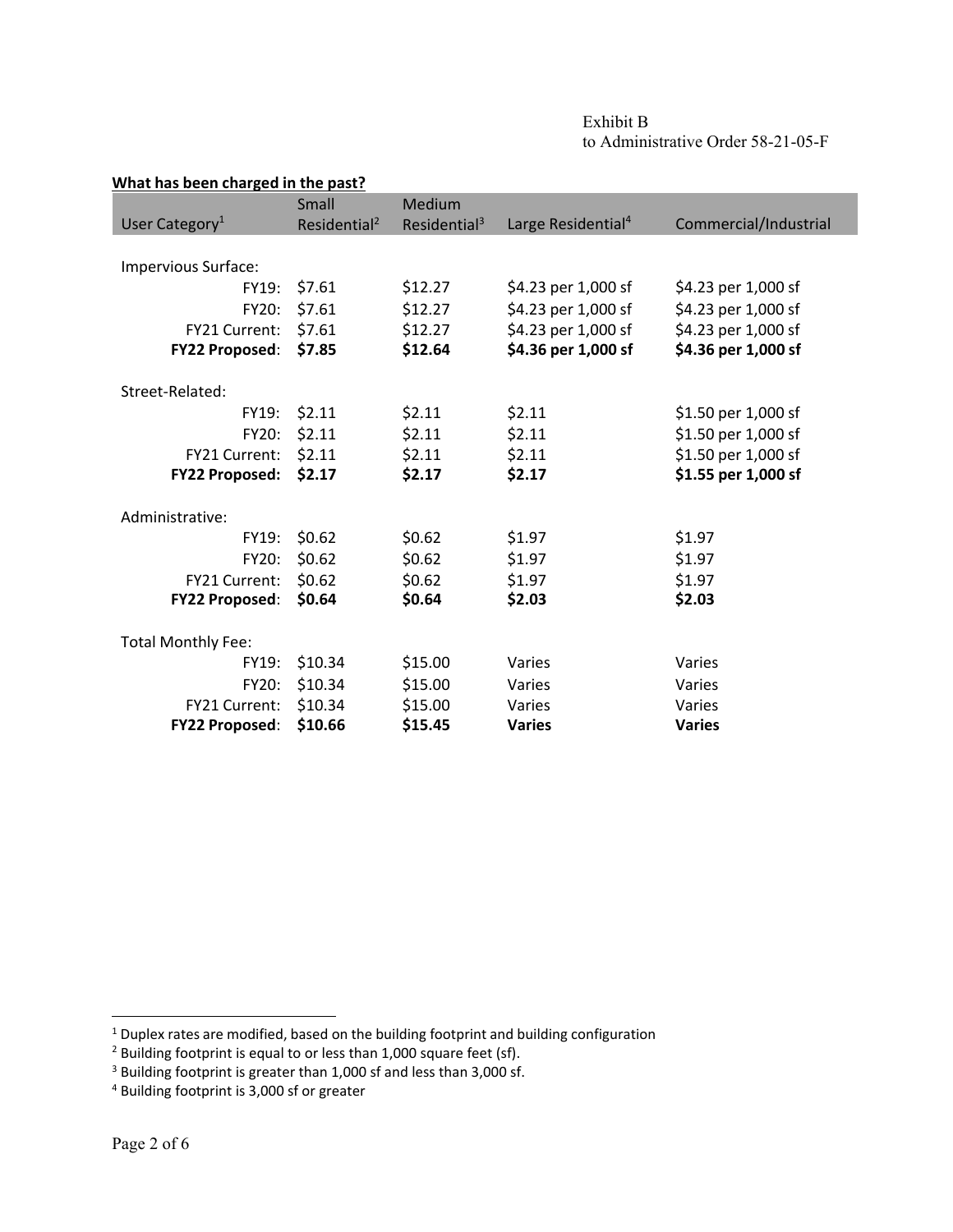### **What are the Federal and State regulations impacting FY22's proposed rate increase?**

The City of Eugene holds a permit under the federal Clean Water Act for the stormwater discharged from the public stormwater system into downstream waterways including Amazon Creek and the Willamette River. The permit, formally called the Phase I National Pollutant Discharge Elimination System (NPDES) Municipal Separate Storm Sewer System (MS4) permit, requires that the City reduce the discharge of pollutants in stormwater runoff to the maximum extent practicable. The City also holds a permit under the federal Safe Drinking Water Act for stormwater discharged from the public stormwater system into groundwater via "underground injection controls (UICs)," or drywells. Both clean water permits, administered by the Oregon Department of Environmental Quality (DEQ), require implementation of pollution-reduction best management practices, water quality monitoring, and regular reporting. Both permits are drivers for the City's growing inventory of green infrastructure stormwater facilities such as swales and rain gardens. Federal flood control regulations that impact the City's stormwater program include the National Flood Insurance Program and the Flood Control Act. Federal and state regulations aimed at protecting and restoring healthy fish and wildlife habitat include the Clean Water Act wetlands protections and the Endangered Species Act. The FY22 proposed budget for the stormwater program will provide funding for the City to continue carrying out activities and services necessary to meet these federal and state regulations.



#### **How does the City of Eugene's proposed rate compare to other similar service providers?**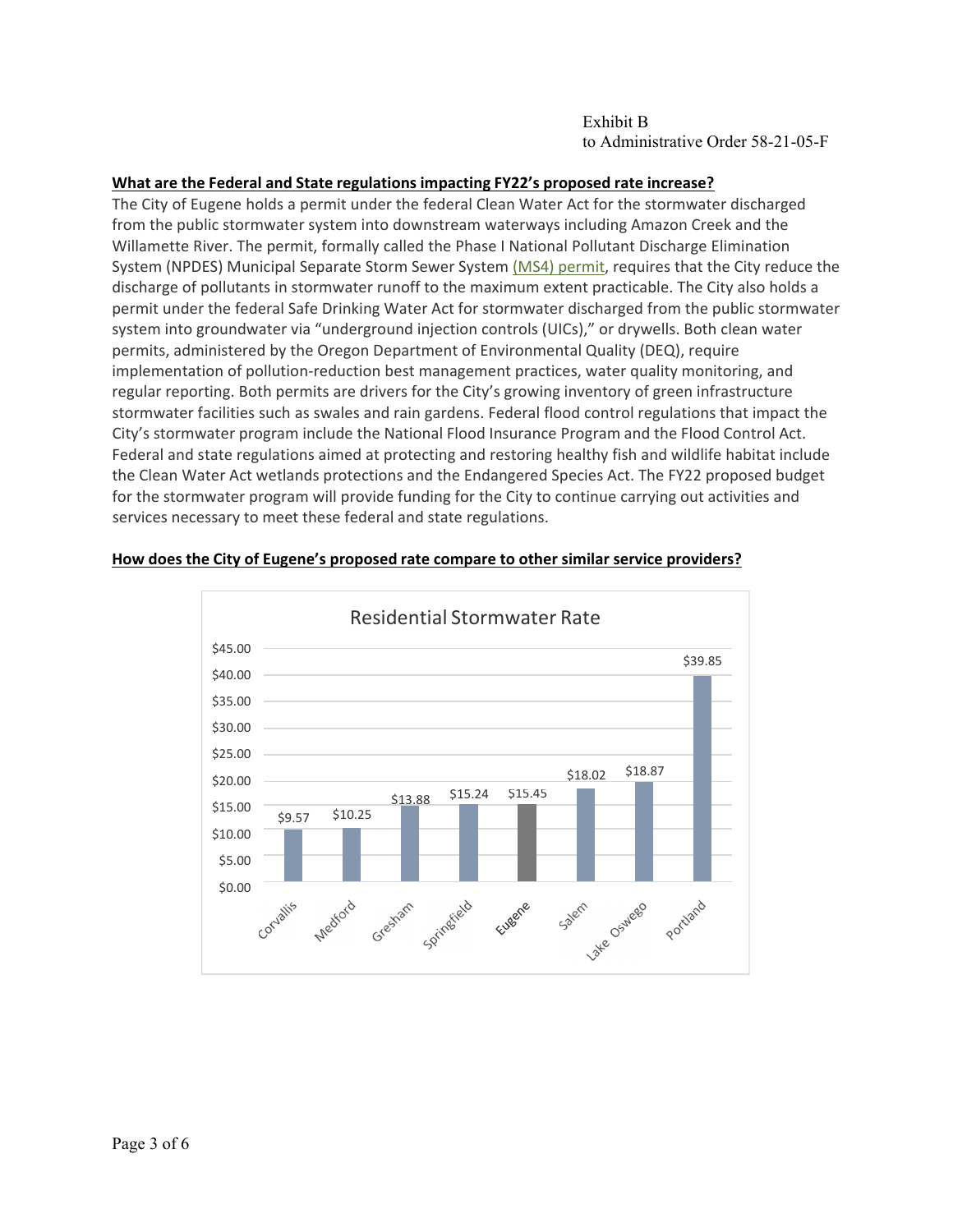### **What is the revenue needed to pay for service proposed in the FY22 Budget?**

| <b>Sources of Funds:</b>         |                     |
|----------------------------------|---------------------|
| <b>Beginning Working Capital</b> | \$7,866,396         |
| <b>Current Rate Revenue</b>      | \$20,049,515        |
| Rate Increase Revenue            | \$601,485           |
| Other Revenue                    | \$411,937           |
| <b>Total Resources</b>           | \$28,929,333        |
| Uses of Funds:*                  |                     |
| Operations & Maintenance         | \$12,346,314        |
| Capital Projects                 | \$2,715,000         |
| Administration                   | \$2,372,348         |
| Planning                         | \$1,252,546         |
| Utility Right of Way Fee         | \$1,239,000         |
| <b>Utility Administration</b>    | \$698,672           |
| Education                        | \$385,708           |
| <b>Ending Working Capital</b>    | \$7,919,745         |
| <b>Total Requirements</b>        | <u>\$28,929,333</u> |
| Rate Increase - Proposed         | 3%                  |

*\*The rate increase is included in the cost of the above programs.*

## **What are the special surcharge rates for stormwater customers discharging stormwater at extraordinary expense to the City?**

The current fee structure is set up so the more stormwater a large residential or industrial/commercial discharges from the site, the more they pay for the City to manage it once it gets to the public system.

### **Are there other relevant policies adopted by the City Council impacting the FY22 proposed rates?**

The City Council‐adopted Comprehensive Stormwater Management Plan (CSWMP, 1993) includes goals, policies and implementation actions that provide the framework for an integrated multiple‐objective approach to stormwater management.

### **Are any IGAs impacting the FY22 proposed rates?**

There are no additional new intergovernmental agreements between the City of Eugene and other entities that will impact the FY22 proposed rates. Existing relevant intergovernmental agreements (e.g. City of Eugene/Lane County Stormwater IGA, City of Eugene/Lane County Maintenance IGA) are cost neutral and are updated periodically as needed to maintain parity in level of effort and resources.

### **Do the rates establish an equity between different classes of rate payers?**

The stormwater fee schedule is set up to charge customers whose residence or business generates more rainwater run-off a higher collection rate. There are three classes of rates for residential customers (based upon impervious surface area) and commercial customers pay per square footage of impervious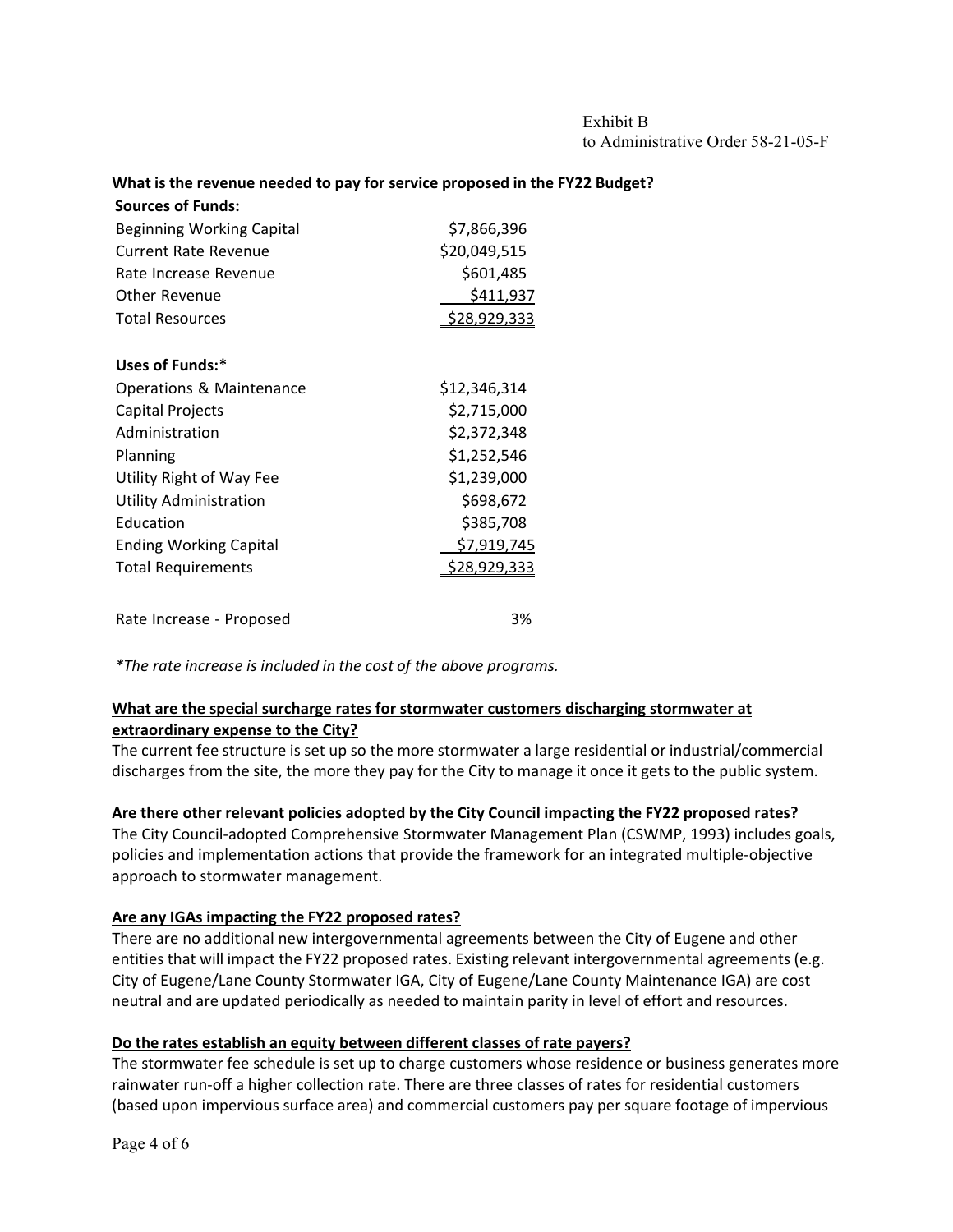surface area.

## Is the stormwater program paying an appropriate value for the use and occupancy of the City's rightof**way system?**

The City of Eugene stormwater program is paying a similar charge for the use and occupancy of the City of Eugene's right‐of‐way system, when compared to other utilities in the area.

#### **Percentage of Revenue for Use in the Right‐of‐Way**

| Cable                 | .5% |
|-----------------------|-----|
| <b>FWFB</b>           | 6%  |
| Internet              | 7%  |
| <b>NW Natural Gas</b> | 5%  |
| <b>COE Stormwater</b> | 6%  |
| <b>COE Wastewater</b> | ና%  |